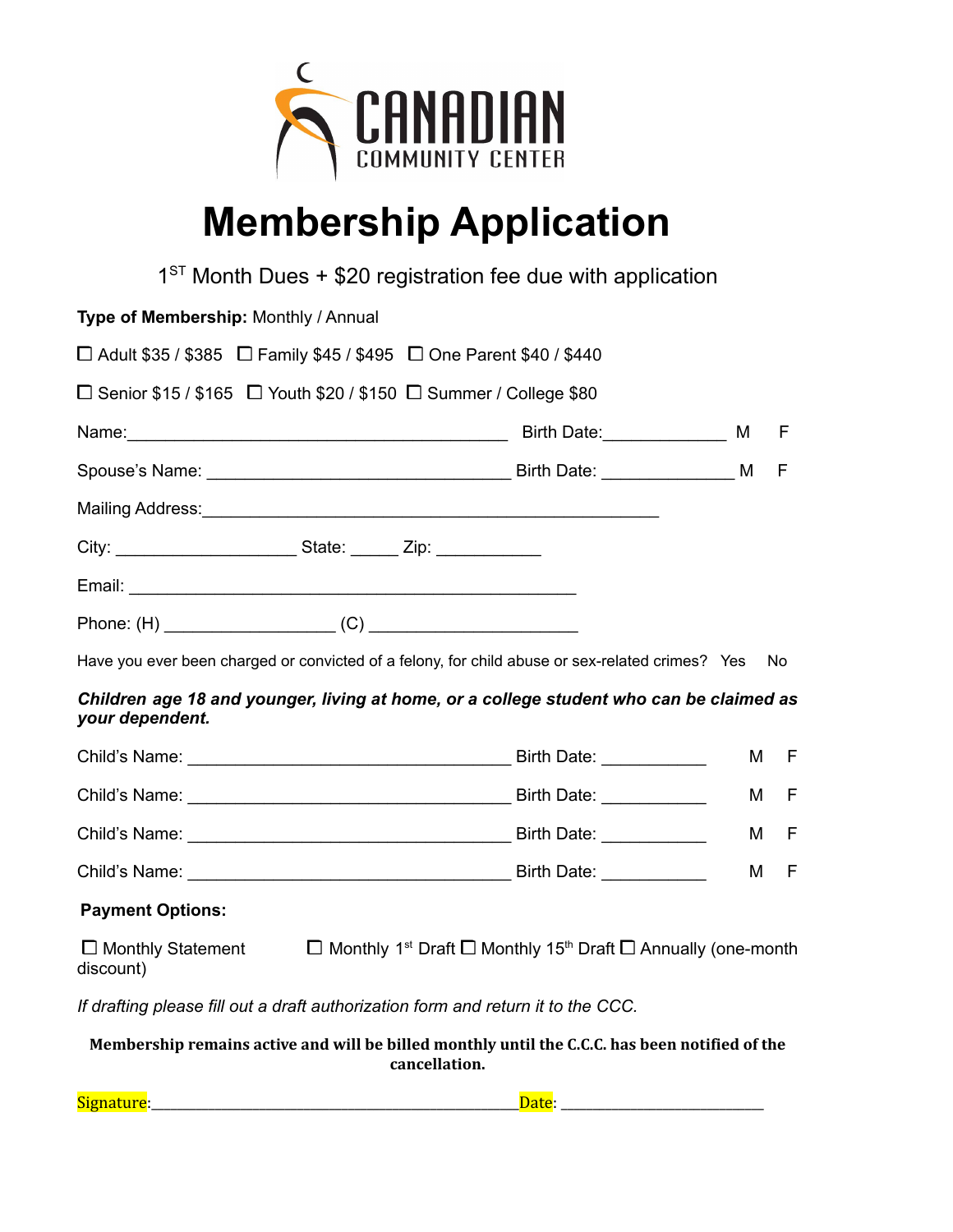### **Membership Policies**

Policies & services are subject to change without notice in order to better meet the needs of members and participants.

#### **All Members & Non-members must check in with the Front Desk! Member Expectations:** All CCC members are expected to follow the direction of CCC staff whether written or verbal. Failure to do so will result in the suspension or loss of membership and/or privileges associated with membership.

- **Returned Check/Bank Draft Policy:** There is a \$20 charge for all returned checks and drafts. This places your membership on hold until payment is received. Use of the facility is not permitted until payments are made current. Payments will not be resubmitted and payment must be made in cash or cashier's check.
- **Membership Cancellation Policy:** Membership will be invoiced monthly until the CCC has been notified in writing of the cancellation. Drafted accounts must be canceled 10 days prior to the next billing date.
- **Membership Information Update:** In order to better serve you, we ask that you keep your membership information up to date. Please notify the Welcome Desk of change of name, address, e-mail, phone number; bank account; the addition/deletion of a spouse or children on a membership.
- **Guest Policy:** Guests are allowed at any time for a FEE. Guests must complete a facility usage waiver. Guests under the age of 18 must-have parent/guardian consent. All guests must follow membership policies and procedures.
- **Membership Cards:** Present your CCC membership card every time you visit the facility. Members age 8 and up will be issued membership cards. A \$5 fee will be charged for replacement cards. Loaned or expired cards will be repossessed. Membership benefits and membership cards are non-transferable.
- **Age & Safety Guidelines:** Children under the age of 8 must be accompanied by an adult when not involved in CCC programs. The minimum age for weight/cardio/locker room access is 14 years of age.
- **Locker:** Lockers are free but you must register your locker number with the welcome desk.

#### **Additional Policies**

|  |  |  |  | $\Box$ All fees paid to the CCC are NON-Refundable |
|--|--|--|--|----------------------------------------------------|
|--|--|--|--|----------------------------------------------------|

- $\Box$  "Freezing" a membership for vacation, short-term illness, business, disability, or pregnancy is permitted. *Freeze is Limited to 3 months!* Please contact a member of the CCC staff and complete a change request.
- $\Box$  The CCC is not responsible for items lost or stolen while utilizing CCC facilities/programs.
- $\Box$  Some health and fitness programs may require medical clearance prior to participation.
- Closed-toed athletic shoes are required for use of all fitness equipment (cardio and strength) and fitness classes.
- **Appropriate athletic clothing is required in all areas.**
- $\Box$  Tobacco & Alcohol products or the use of any illegal substances is not permitted on CCC property.
- $\Box$  Not following CCC policies & procedures, and the Code of Conduct will lead to membership termination without refund.
- $\Box$  Members must have a completed Membership Application & Waiver Form before participating in programs and events.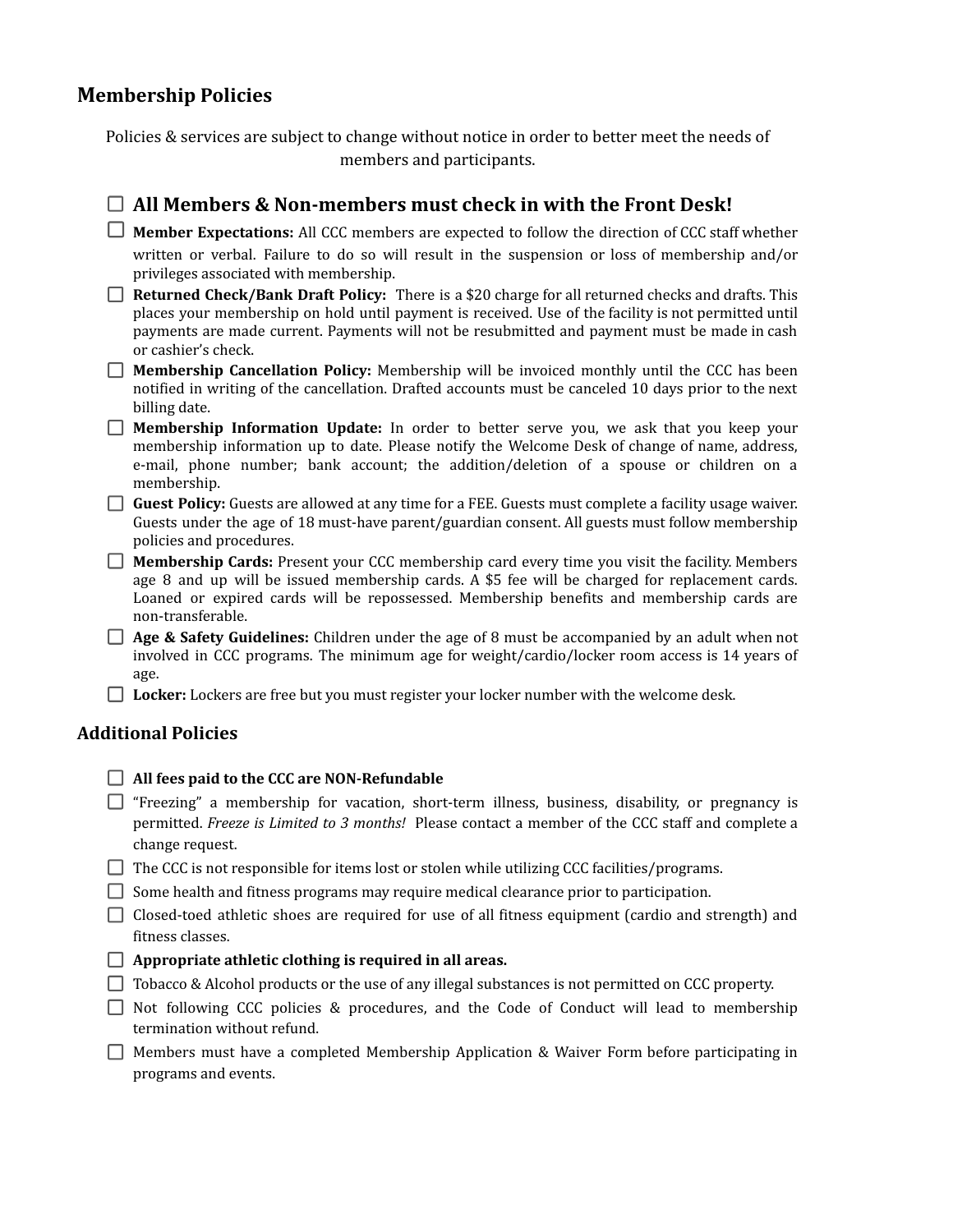#### **Member Code of Conduct**

The CCC is committed to providing a safe and welcoming environment for all members and guests. To promote safety and comfort for everyone, all individuals are asked to act appropriately at all times when in our facility or participating in our programs. We expect persons using the CCC to act maturely, to behave responsibly, and to respect the rights and dignity of others. Our Members Code of Conduct outlines prohibited action, but the actions listed below are **not** an all-inclusive list of behaviors considered inappropriate in our facilities or programs.

- $\Box$  Carrying or concealing a weapon or any device or object that may be used as a weapon.
- $\Box$  Harassment or intimidation by words, gestures, body language, or any type of menacing behavior.
- $\Box$  Physical contact with another person in an angry, aggressive, or threatening way.
- Verbally abusive behavior, including angry or vulgar language, swearing, name-calling, or shouting.
- $\Box$  Sexually explicit conversation or behavior; any sexual contact with another person.
- $\Box$  Theft or behavior that results in the destruction or loss of property.
- $\Box$  Cell phone photography or unauthorized photography of CCC staff, members, or participants.
- $\Box$  Not following policies related to specific programs/amenities, i.e. 24hr. Access, sauna, youth sports, etc.

The CCC Board of Directors reserves the right to deny access or membership to any person who has been convicted of any crime involving sexual abuse, is or has been a registered sex offender.

Members and guests are encouraged to take responsibility for their personal comfort and safety. Anyone who feels uncomfortable in confronting a person directly should report the behavior to CCC staff. Suspension or termination of CCC membership privileges may result if a Director determines that a violation of the Member's Code of Conduct occurred.

#### **Medical attention**

In the event a member requires medical attention, whether injured or becoming ill, the member's personal physician must be notified immediately. If it is necessary for the member to be seen by the doctor or go to the hospital, a family member will be called to transport the member to the appropriate facility. If an emergency arises, requiring Emergency Medical Services to evaluate the injury/illness of a member on-site, the member will be responsible for any transportation charges. Furthermore, Canadian Community Center's employees and/or volunteers will not be responsible for the transportation of any member due to liabilities that may occur.

 $\Box$  I have received, read, understand, and agree to the Canadian Community Center's Membership Policy. The agreement must be signed and returned to the Canadian Community Center before membership will be active.